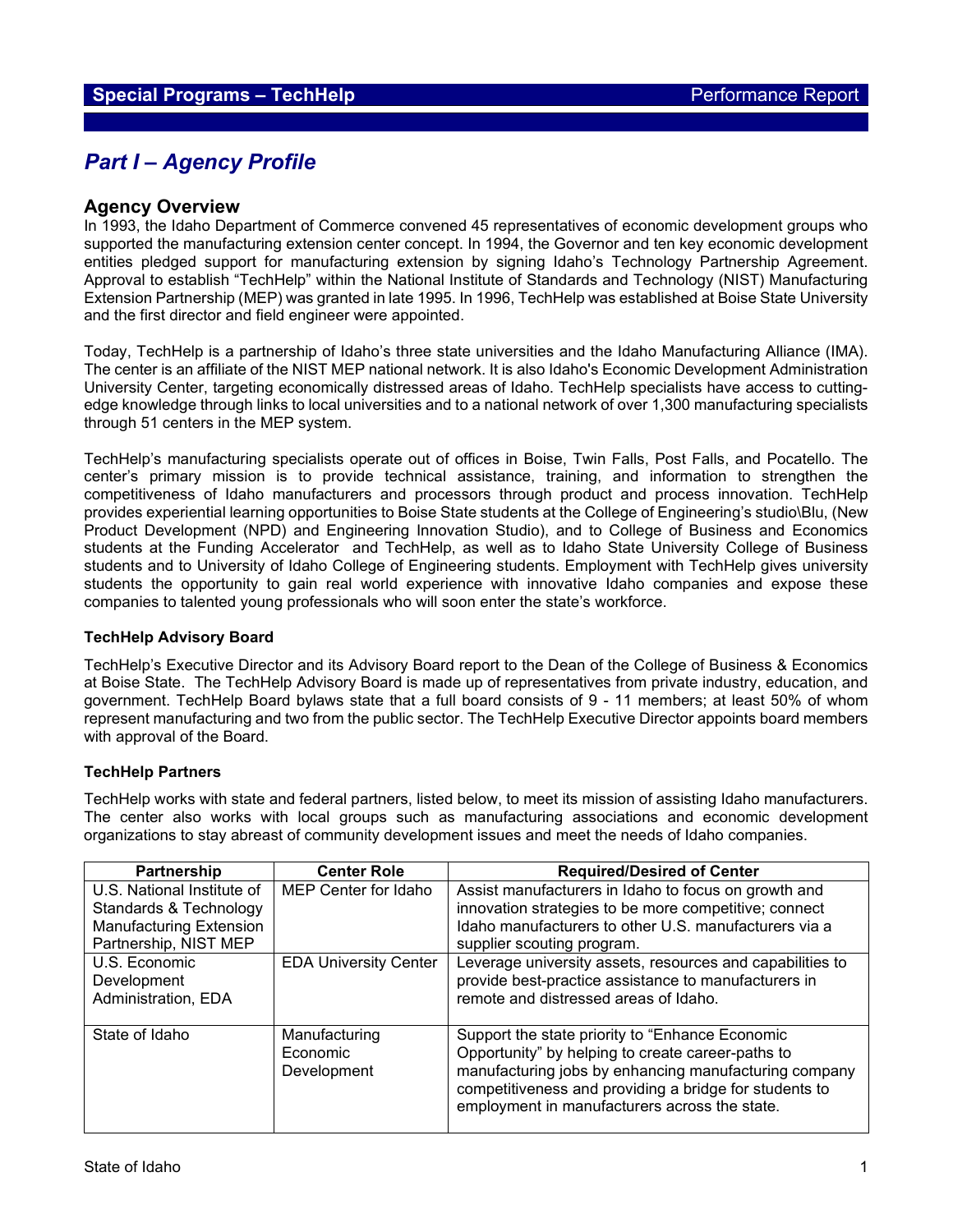## **Special Programs – TechHelp Performance Report** Performance Report

| Partnership                                                                                                                        | <b>Center Role</b>                                                                         | <b>Required/Desired of Center</b>                                                                                                                                                                                        |
|------------------------------------------------------------------------------------------------------------------------------------|--------------------------------------------------------------------------------------------|--------------------------------------------------------------------------------------------------------------------------------------------------------------------------------------------------------------------------|
| <b>Idaho State Universities</b><br>- Host: Boise State,<br>- Sub Recipients:<br>University of Idaho, and<br>Idaho State University | <b>Contracted Partners</b><br>(statewide outreach<br>program for economic<br>development)  | Build universities' reputation for expert, capable outreach<br>through expert consulting, technical assistance and<br>training, and student engagement.                                                                  |
| IMA - Sub Recipient                                                                                                                | Manufacturing<br>association,<br>education, networking                                     | Assist association to expand its reach and membership<br>statewide to offer educational and business networking<br>programs to all Idaho manufacturers.                                                                  |
| Idaho SBDC                                                                                                                         | Informal Partnership                                                                       | Cross-referrals, marketing and delivery services support                                                                                                                                                                 |
| Idaho Department of<br>Commerce                                                                                                    | Idaho District Export<br>Council, Export<br>Excellence                                     | Collaborate with Idaho District Export Council on Export<br>Excellence. Cross-referrals of small manufacturers<br>needing product and process assistance.                                                                |
| Idaho Department of<br>Labor                                                                                                       | Workforce<br>Development Training,<br>apprenticeships                                      | Provide Idaho workers with on-the-job training in<br>advanced manufacturing skills, act as intermediary to<br>advance manufacturing companies in support of growing<br>advanced manufacturing apprenticeships statewide. |
| Idaho Department of<br>Agriculture                                                                                                 | <b>Export Excellence</b><br>Program, Lean<br>Manufacturing, Food<br><b>Safety Programs</b> | Cross-referrals and delivery of services for statewide<br>programs related to export, lean manufacturing and<br>operational excellence, and food safety.                                                                 |
| Idaho Department of<br><b>Environmental Quality</b>                                                                                | Informal Partnership,<br>Operational<br>Excellence program                                 | Operational Excellence (Lean Six Sigma Greenbelt)<br>programs, cross-referrals and delivery of services;<br>collaborate on manufacturing company projects.                                                               |

## **Core Functions/Idaho Code**

Pursuant to Title **15 U.S.C. § 648** authorizes the State Board of Education to outline requirements in order to provide assistance towards Idaho businesses.

TechHelp helps Idaho manufacturers inside of their companies, primarily through one-on-one training and technical assistance services. Manufacturer interaction ranges from major collaborative projects, which usually address fundamental challenges facing the companies, to smaller "value-added" projects, which bring a specific improvement to some aspect of company operations. TechHelp also hosts public workshops and seminars statewide focusing on topics that positively impact Idaho manufacturers. TechHelp's team of experts provides personalized solutions in the following areas of manufacturing.

### • **Growth, New Product & Market Development**

Export Excellence

Studio\Blu New Product Development

- Product Design, Prototyping & Testing
- Design for Manufacturability

Funding Accelerator with VentureCapital.org Engineering student experiential learning

## • **Operational Excellence**

Lean Manufacturing and Six Sigma

- Lean Six Sigma Green Belt
- Lean Enterprise Certificate Program
- Lean Manufacturing for the Food Industry
- Lean Office, Lean Enterprise
- Lean Leadership

Quality Systems, ISO, Six Sigma Business student work experience • **Food & Dairy Processing**

Food Safety Programs and Assistance

- Training and technical assistance
- Food Safety Prerequisite Programs
- HACCP Systems and Training
- Product & Process Development
- Commissioning equipment and processing lines
- Scale-up assistance, benchtop pilot plant factory
- Sensory, shelf life, setting and extending
- Ingredient sourcing
- Market research, sensory and consumer science
- New product development
- Setting specifications
- Quality Improvements
- Engineering student experiential learning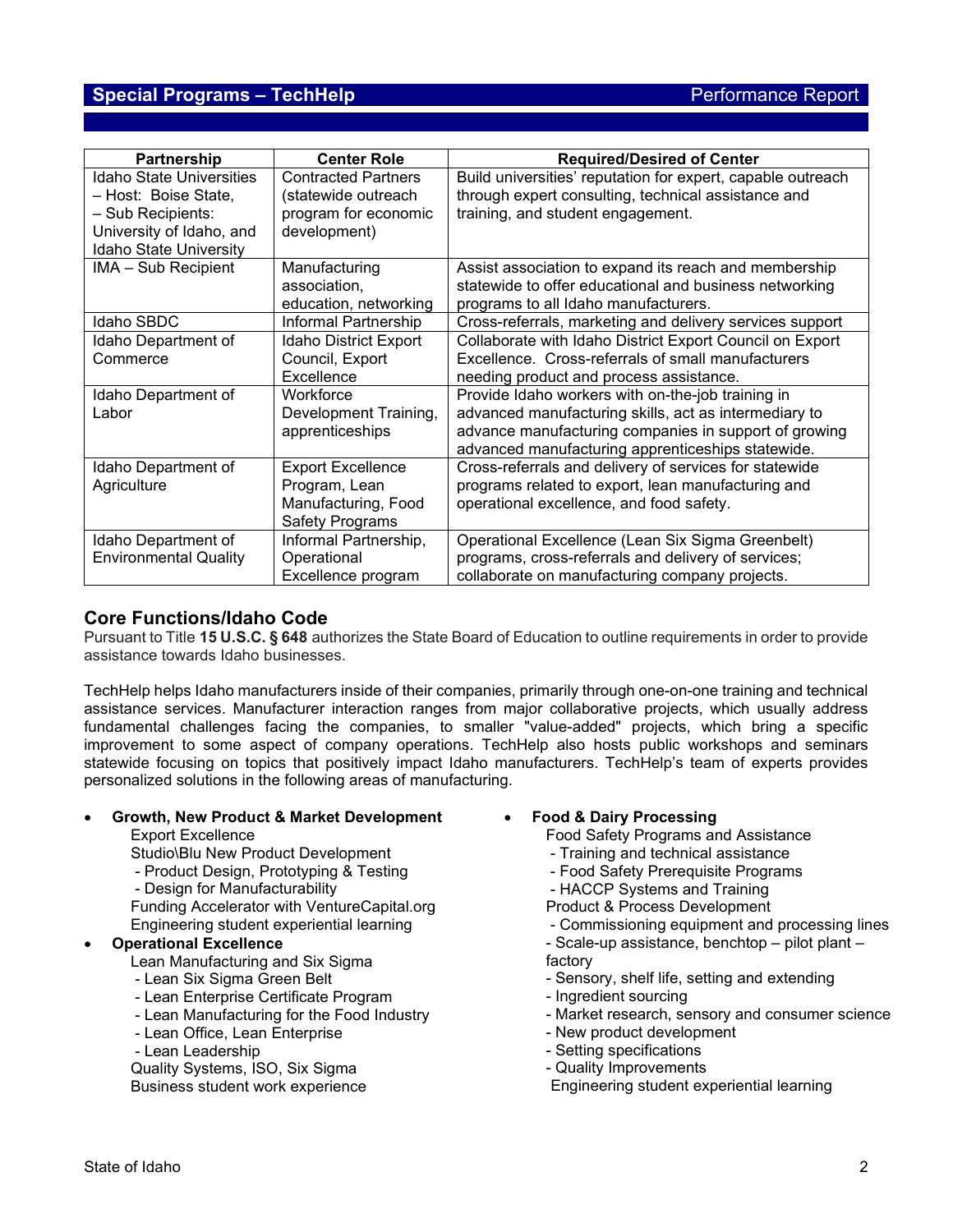## **Revenue and Expenditures**

| <b>Revenue</b>                  |       | <b>FY 2018</b> | <b>FY 2019</b> | <b>FY 2020</b> | <b>FY 2021</b> |
|---------------------------------|-------|----------------|----------------|----------------|----------------|
| <b>General Fund</b>             |       | \$166,500      | \$356,500      | \$357,800      | \$344,690      |
|                                 | Total | \$166,500      | \$356,500      | \$357,800      | \$344,690      |
| <b>Expenditures</b>             |       | <b>FY 2018</b> | <b>FY 2019</b> | <b>FY 2020</b> | <b>FY 2021</b> |
| <b>Personnel Costs</b>          |       | \$99,000       | \$221,653      | \$254,066      | \$263,121      |
| <b>Operating Expenditures</b>   |       | \$41,500       | \$62,201       | \$21,972       | \$0            |
| Capital Outlay                  |       | \$0            | \$0            | \$0            | \$0            |
| <b>Trustee/Benefit Payments</b> |       | \$26,000       | \$72,646       | \$81,762       | \$81,569       |
|                                 | Total | \$166,500      | \$356,500      | \$357,800      | \$344,690      |

# **Profile of Cases Managed and/or Key Services Provided**

| <b>Cases Managed and/or Key</b><br><b>Services Provided</b> | <b>FY 2018</b> | <b>FY 2019</b> | <b>FY 2020</b>         | <b>FY 2021</b>         |
|-------------------------------------------------------------|----------------|----------------|------------------------|------------------------|
| State dollars expended per<br>project/event                 | \$920          | \$1,992        | \$837                  | \$1788                 |
| <b>Manufacturers Served</b>                                 | 181            | 179            | 4261                   | 295                    |
| Geography of Idaho Served (Mfg Co.)                         |                |                |                        |                        |
| North Idaho                                                 | 17 (9%)        | 23 (13%)       | 32(8%)                 | 21 (9%)                |
| Southwest Idaho                                             | 118 (65%)      | 121 (67%)      | 343 (80%)              | 241 (80%) <sup>1</sup> |
| Southeast Idaho                                             | 46 (26%)       | 35 (20%)       | 51 (12%)               | 33 (11%)               |
| Size of Companies                                           |                |                |                        |                        |
| 1-19 employees                                              | 74 (41%)       | 81 (45%)       | 281 (66%) <sup>1</sup> | 150 (51%) <sup>1</sup> |
| 20-49 employees                                             | 21(11%)        | 54 (30%)       | 88 (21%) <sup>1</sup>  | 100(34%) <sup>1</sup>  |
| 50-249 employees                                            | 45 (25%)       | 29 (16%)       | 39 (9%)                | 32 (11%)               |
| >249 employees                                              | 41 (23%)       | 15 (9%)        | 18 (4%)                | 13 (4%)                |

The above data is associated with Goal 1, Objective B and Goal 2, Objective A of TechHelp's Strategic Plan.

## **Explanatory Note**

<sup>1</sup> Manufacturers Served was significantly higher especially smaller companies in SW Idaho due to establishment of sub recipient agreement and partnership with the Idaho Manufacturers' Alliance, for which we captured manufacturers served for this period.

# *Part II – Performance Measures*

|    | <b>Performance Measure</b>                                                                                                                                                                                                              |                     | <b>FY 2018</b> | <b>FY 2019</b> | <b>FY 2020</b> | <b>FY 2021</b>    | <b>FY 2022</b> |  |
|----|-----------------------------------------------------------------------------------------------------------------------------------------------------------------------------------------------------------------------------------------|---------------------|----------------|----------------|----------------|-------------------|----------------|--|
|    | Goal 1: Economic Impact on Manufacturing in Idaho - Deliver a quantifiable positive return on both private<br>business investments and public investments in TechHelp by adding value to the manufacturing client<br>and the community. |                     |                |                |                |                   |                |  |
| 1. | Number of <b>New Jobs</b><br>Objective A                                                                                                                                                                                                | actual              | 731            | 785            | 885            | 1144 <sup>3</sup> |                |  |
|    |                                                                                                                                                                                                                                         | target <sup>1</sup> | 180            | 180            | 190            | 200               | 210            |  |
| 2. | Client reported sales,                                                                                                                                                                                                                  | actual              | \$97.7M        | \$166.7M       | \$182.9M       | \$114.4M          |                |  |
|    | cost savings, and<br>investments<br>Objective A                                                                                                                                                                                         | target <sup>1</sup> | \$100M         | \$100M         | \$105M         | \$120M            | \$120M         |  |
|    | Goal 2: Operational Efficiency – Make efficient and effective use of TechHelp staff, systems, partners<br>and third parties, and Advisory Board members.                                                                                |                     |                |                |                |                   |                |  |
| 3. | Services to Idaho                                                                                                                                                                                                                       | actual              | 59             | 93             | 60             | 94                |                |  |
|    | manufacturers:<br><b>Clients Surveyed</b><br>Objective B                                                                                                                                                                                | target <sup>1</sup> | 80             | 80             | 85             | 100               | 100            |  |